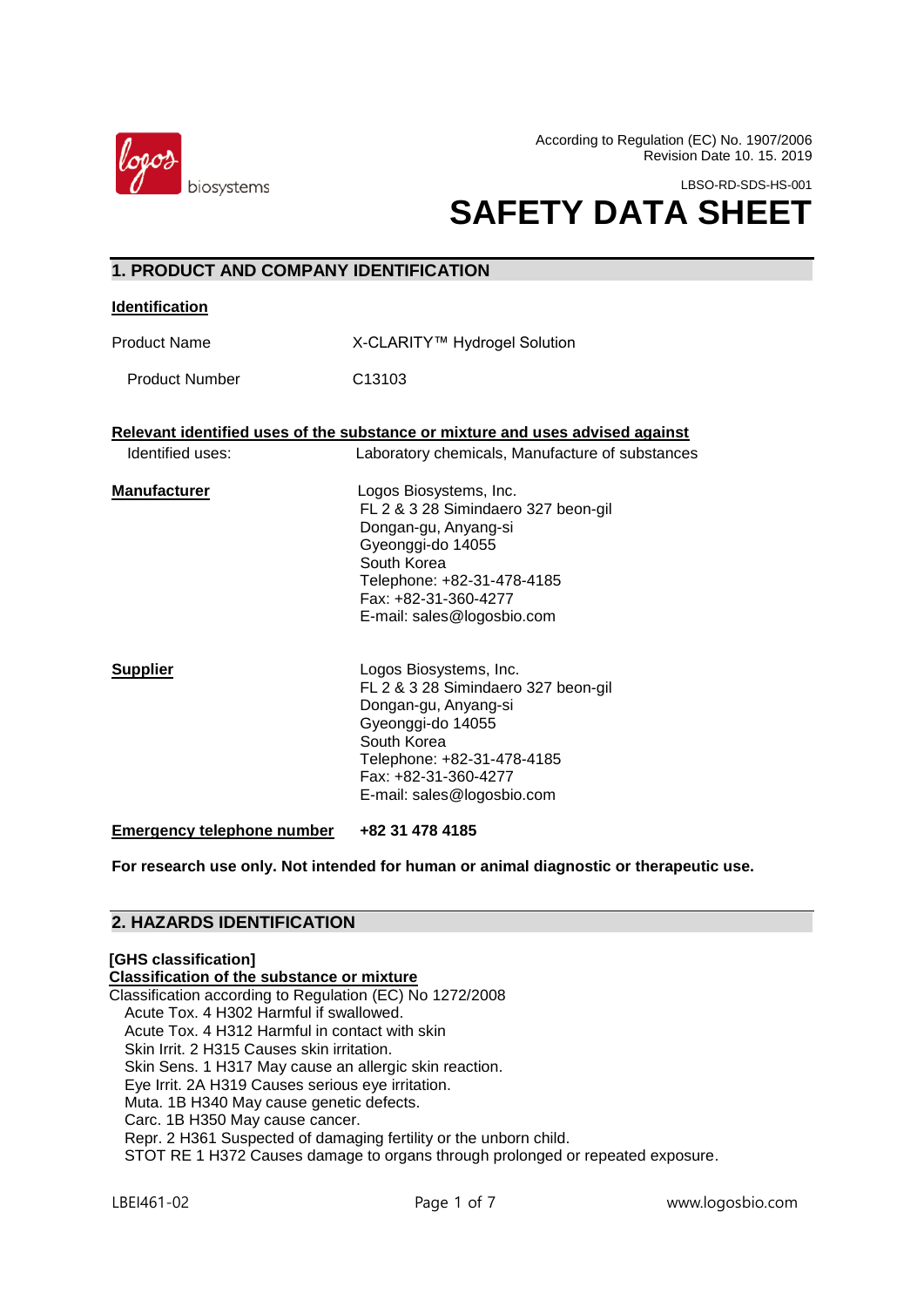#### **Label elements**

Labelling according Regulation (EC) No 1272/2008

Hazard pictograms



Signal wordDanger

#### Hazard statements

H302 + H332 – Harmful if swallowed or inhaled.

H315 – Causes skin irritation.

H317 – May cause an allergic skin reaction.

H319 – Causes serious eye irritation.

H340 – May cause genetic defects.

H350 – May cause cancer.

H361 – Suspected of damaging fertility or the unborn child.

H372 – Causes damage to organs through prolonged or repeated exposure if swallowed.

H402 – Harmful to aquatic life.

Precautionary statements

P201 – Obtain special instructions before use. (H340) (H350) (H361)

P202 – Do not handle until all safety precautions have been read and understood. (H340) (H350) (H361)

P260 – Do not breathe dust/fume/gas/mist/vapors/spray. (H372) (H3317, H332 – P261: omitted b/c of P260)

P264 – Wash skin thoroughly after handling. (H302) (H315) (H319) (H372)

P270 – Do not eat, drink, or smoke when using this product. (H302) (H372)

P271 – Use only outdoors or in a well-ventilated area. (H332)

P272 – Contaminated work clothing should not be allowed out of the workplace. (H317)

P273 – Avoid release to the environment. (H402)

P280 – Wear protective gloves, eyewear, and clothing. (H315) (H319) (H340) (H350) (H361)

P301 + P312 + P330 – IF SWALLOWED: Rinse mouth. Call a POISON CENTER or

doctor/physician if you feel unwell. (H302)

P302 + P352 – IF ON SKIN: Wash with plenty of soap and water. (H315)

P304 + P312 + P340 – IF INHALED: Remove person to fresh air and keep comfortable for

breathing. Call a POISON CENTER or physician immediately if you feel unwell. (H332)

P305 + P351 + P338 – IF IN EYES: Rinse cautiously with water for several minutes. Remove contact lenses, if present and easy to do so. Continue rinsing. (H319)

P308 + P313 – IF exposed or concerned: Get medical advice/attention. (H340) (H350) (H361) (H372 – P314: omitted b/c of P308 + P313 and other more specific precautionary statements) P332 + P313 – If skin irritation or rash occurs: Get medical advice/attention. (H315)

P337 + P313 – If eye irritation persists: Get medical advice/attention. (H319)

P362 + P364 – Take off contaminated clothing and wash before reuse. (H315)

P405 – Store locked up. (H340) (H350) (H361)

P501 – Dispose of contents/container to an approved waste disposal plant. (H302) (H340) (H350) (H361) (H372) (H402)

**Other hazards**

None

## **3. COMPOSITION / INFORMATION ON INGREDIENTS**

#### **Mixtures**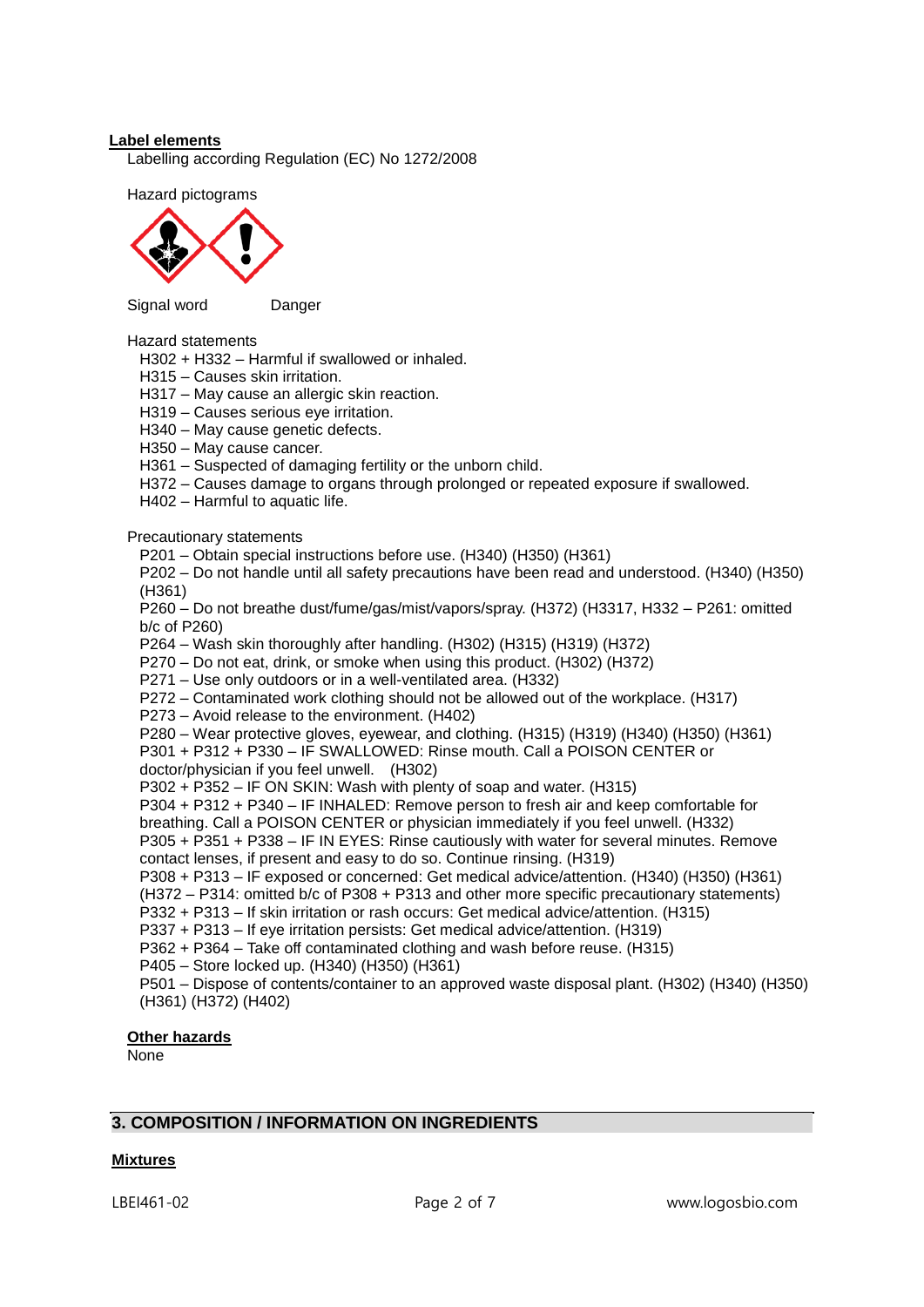| <b>Synonyms</b>                | <b>Formula</b>                  | CAS No.   | Weight %        |
|--------------------------------|---------------------------------|-----------|-----------------|
| Acrylamide                     | $C_3H_5NO$                      | 79-06-1   | $3.5 - 5.5%$    |
| Sodium chloride                | NaCl                            | 7647-14-5 | $0.5 - 1%$      |
| Potassium chloride             | KCI                             | 7447-40-7 | $0.01 - 0.02\%$ |
| Sodium hydrogen phosphate      | $NA_2HPO_4$                     | 7558-79-4 | $0.01 - 0.02\%$ |
| Potassium dihydrogen phosphate | KH <sub>2</sub> PO <sub>4</sub> | 7778-77-0 | $0.02 - 0.04%$  |

#### $\overline{a}$ **4. FIRST AID MEASURES**

#### **Description of first aid measures**

| In case of eye contact                                                           | Rinse immediately with plenty of water, also under the<br>eyelids, for at least 15 minutes. Immediate medical attention<br>is required.                               |
|----------------------------------------------------------------------------------|-----------------------------------------------------------------------------------------------------------------------------------------------------------------------|
| In case of skin contact                                                          | Wash off immediately with plenty of water for at least 15<br>minutes. Remove and wash contaminated clothing before<br>re-use. Immediate medical attention is required |
| After inhalation                                                                 | Move to fresh air. If not breathing, give artificial respiration.<br>Call a physician or Poison Control Centre immediately                                            |
| After swallowing                                                                 | Induce vomiting and call for medical help.                                                                                                                            |
| Indication of any immediate medical<br>attention and special treatment<br>needed | No further relevant information available                                                                                                                             |

## **5. FIRE-FIGHTING MEASURES**

### **Extinguishing media**

#### **Suitable extinguishing media**

Use CO2, extinguishing powder or water spray. Fight larger fires with water spray or alcohol resistant foam.

## **Special hazards arising from the substances or mixture**

Carbon oxides, nitrogen oxide

### **Advice of fire-fighters**

## **Protective equipment**

As in any fire, wear self-contained breathing apparatus pressure-demand, MSHA/NIOSH (approved or equivalent) and full protective gear.

## **Further information**

No further relevant information available

## **6. ACCIDENTAL RELEASE MEASURES**

#### **Personal precautions, protective equipment and emergency procedures**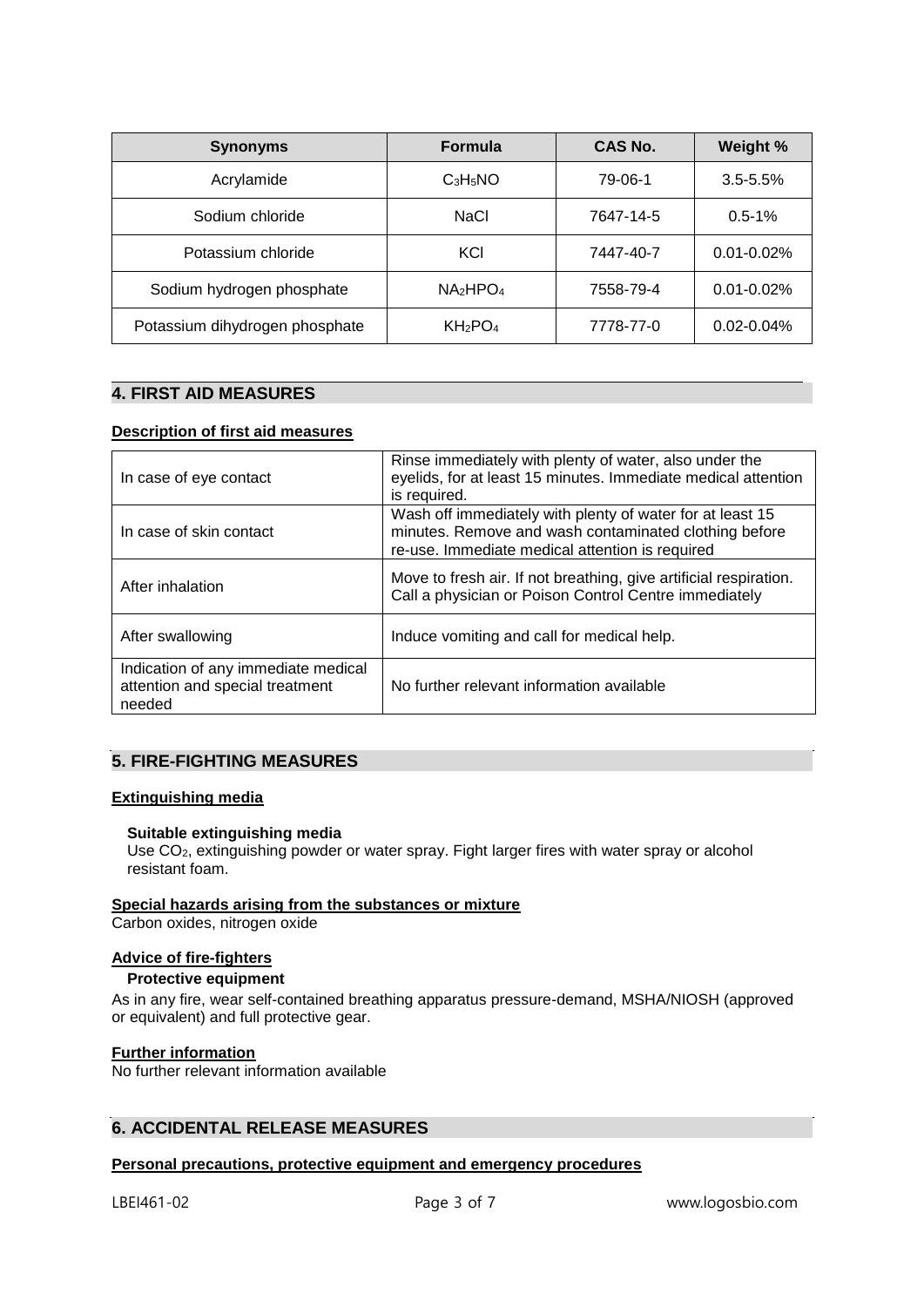Avoid contact with skin, eyes and clothing. Use personal protective equipment

#### **Environmental precautions**

Do not allow to enter sewers/ surface or ground water.

#### **Methods and materials for containment and cleaning up**

Take up mechanically and collect in suitable container for disposal. Absorb with liquid-binding material (sand, diatomite, acid binders, universal binders, sawdust).

#### **Reference to other sections**

No further relevant information available

## **7. HANDLING AND STORAGE**

#### **Precautions for safe handling**

Always wear recommended Personal Protective Equipment (mask, glove).

#### **Conditions for safe storage, including any incompatibilities**

Keep away from sources of ignition, direct sunlight, and high temperature.

#### **Specific end use(s)**

No further relevant information available

## **8. EXPOSURE CONTROLS / PERSONAL PROTECTION**

#### **Control parameters**

Components with workplace control parameters

#### **Exposure controls**

#### **Appropriate engineering controls**

Avoid contact eyes, skin. Wash hands immediately after handling

#### **Personal protective equipment**

| <b>Respiratory protection</b>               | Hood                                                |
|---------------------------------------------|-----------------------------------------------------|
| <b>Hand protection</b>                      | Protective gloves                                   |
| Eye protection                              | Safety glasses                                      |
| <b>Skin and Body protection</b>             | Handle with Protective gloves and wear lab clothing |
| <b>Control of Environmental</b><br>exposure | Hood                                                |

## **9. PHYSICAL AND CHEMICAL PROPERTIES**

#### **Information on basic physical and chemical properties**

| Appearance      | Form: liquid      |
|-----------------|-------------------|
| Odour           | Odourless         |
| Odour Threshold | No data available |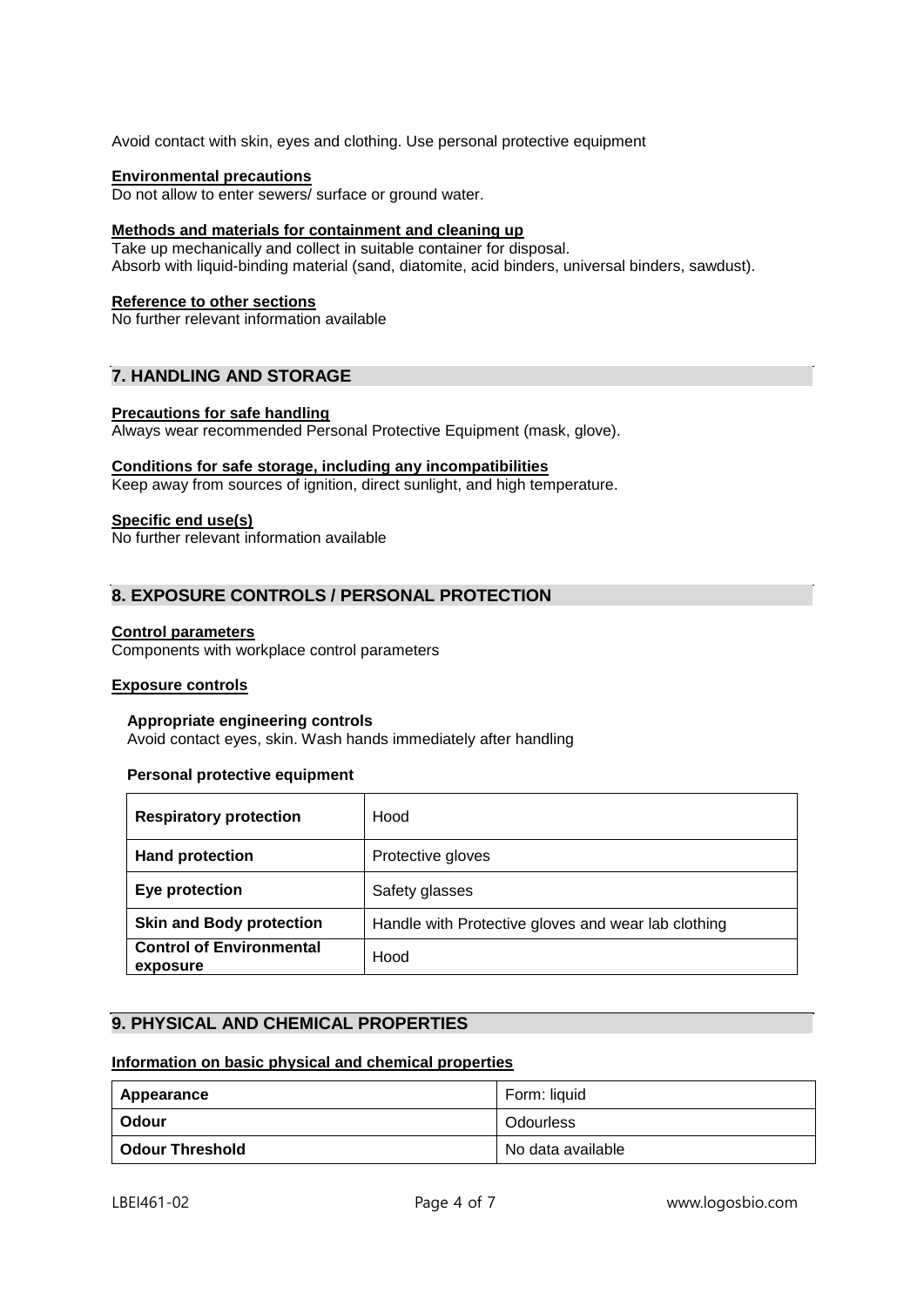| pH                                           | [7.6]             |
|----------------------------------------------|-------------------|
| <b>Melting point/freezing point</b>          | No data available |
| Initial boiling point and boiling range      | 100 $\degree$ C   |
| <b>Flash point</b>                           | No data available |
| <b>Evaporation rate</b>                      | No data available |
| <b>Flammability (solid, gas)</b>             | No data available |
| Upper/lower flammability or explosive limits | No data available |
| Vapour pressure                              | No data available |
| <b>Vapour density</b>                        | No data available |
| <b>Specific Gravity/Relative density</b>     | No data available |
| <b>Solubility</b>                            | Fully miscible    |
| Partition coefficient: n-octanol / water     | No data available |
| <b>Auto-ignition temperature</b>             | No data available |
| <b>Decomposition temperature</b>             | No data available |
| <b>Viscosity</b>                             | No data available |
| <b>Dynamic viscosity</b>                     | No data available |

## **10. STABILITY AND REACTIVITY**

#### **Stability**

**Stability Stable under recommended storage conditions** 

## **Possibility of hazardous reactions**

No further relevant information available

#### **Conditions to avoid**

No further relevant information available

## **Incompatible materials**

No further relevant information available

#### **Hazardous decomposition products**

Carbon monoxide

## **11. TOXICOLOGICAL INFORMATION**

## **Acute toxicity**

Neuro toxic

## **Skin corrosion/irritation**

Irritant to skin and mucous membranes

## **Serious eye damage/eye irritation**

Irritant to eye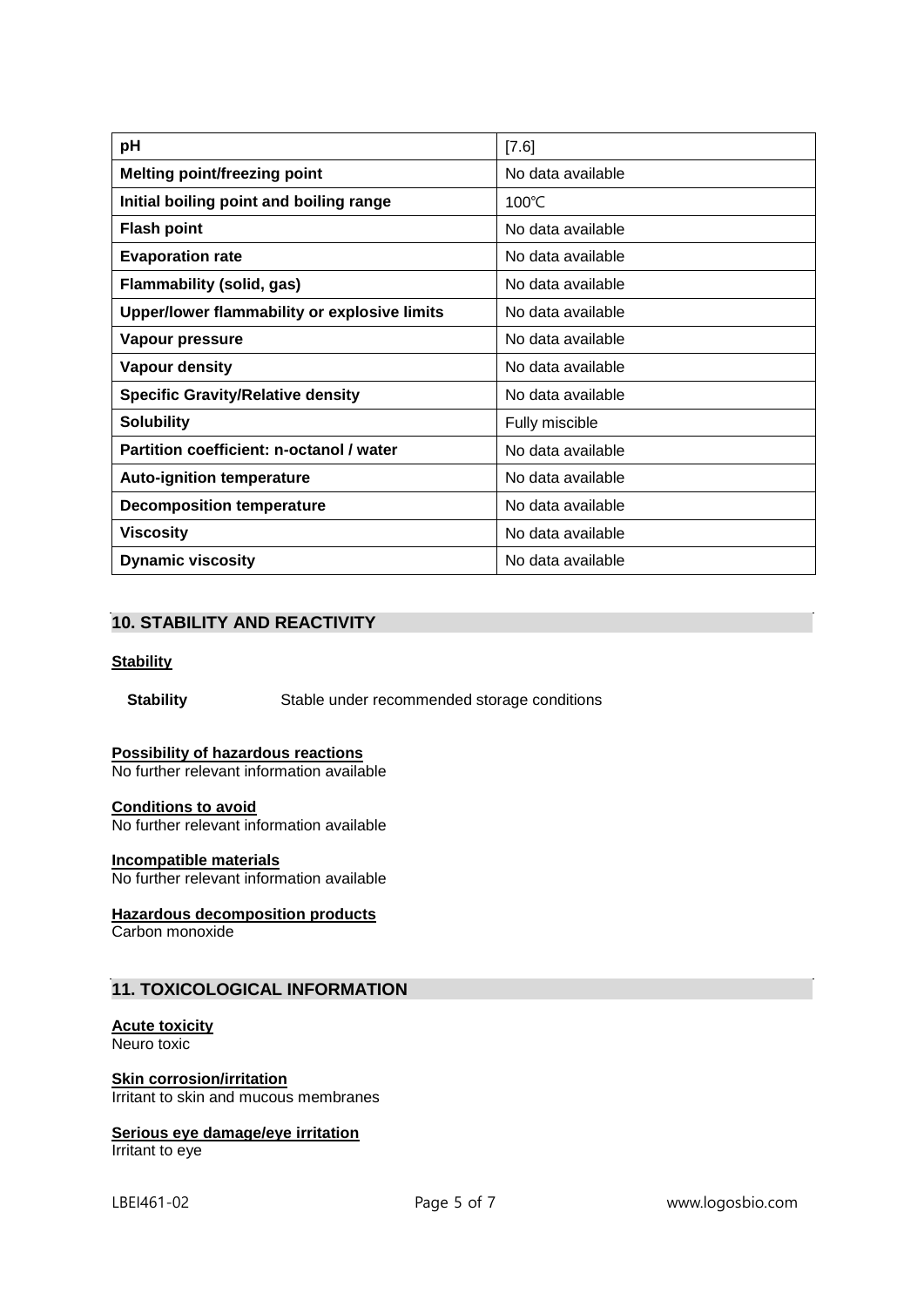**Respiratory or skin sensitization**  $\mathcal{D}$ 

**Germ cell mutagenicity** 1B

**Carcinogenicity** 

1B

**Reproductive toxicity** No further relevant information available

**Specific target organ toxicity – single exposure** No further relevant information available

**Specific target organ toxicity – repeated exposure** Peripheral nervous system

#### **Aspiration hazard**

No further relevant information available

**Potential health effects**

No further relevant information available

**Additional Information**

No further relevant information available

## **12. ECOLOGICAL INFORMATION**

#### **Toxicity**

No further relevant information available

#### **Persistence and degradability**

No further relevant information available

#### **Bioaccumulative potential**

No further relevant information available

#### **Mobility in soil**

No further relevant information available

### **Results of PBT and vPvB assessment**

No data available

#### **Other adverse effects**

No further relevant information available

## **13. DISPOSAL CONSIDERATIONS**

#### **Waste treatment methods**

**Product** Hand over to hazardous waste disposer

## **Contaminated packaging**